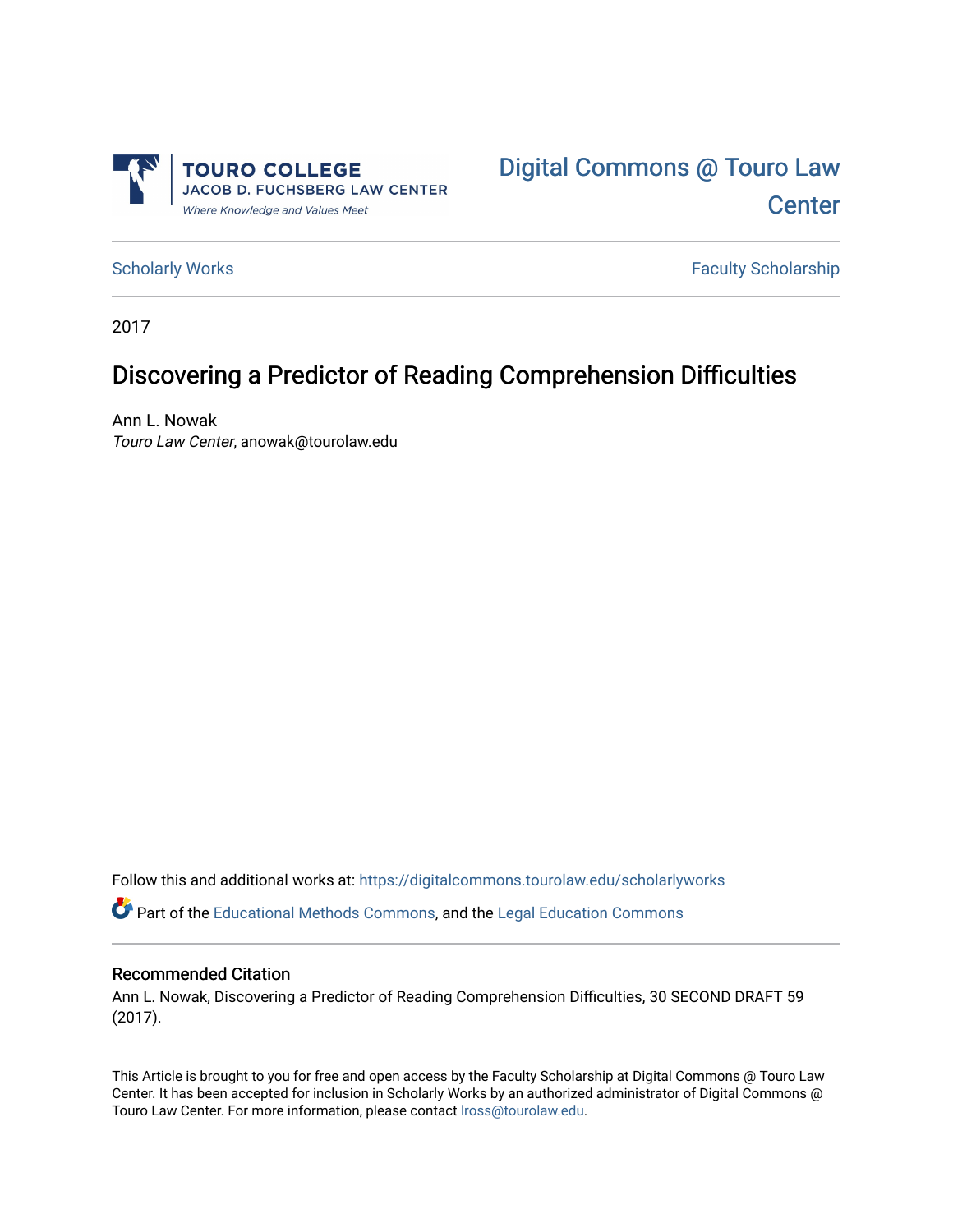## **Discovering a Predictor of Reading Comprehension Difficulties**



Ann L. Nowak Director of the Writing Center, Touro College, Jacob D. Fuchsberg Law Center anowak@tourolaw.edu

Sometimes you stumble upon a possible solution to a problem when you're not searching for a solution, and when you don't even realize there is a problem. This is what happened when I began to notice that a number of my students did not read smoothly when asked to read aloud.

I was teaching a Law Practice Management class the first time that I noticed students reading haltingly or reading word by word instead of reading words that flowed into each other. A quest speaker was calling on my students to each read a different sentence off some PowerPoint slides. Because I was observing my students rather than focusing on my teaching, I was able to notice more things about them than normal, including their oral reading difficulties. At the time, I didn't realize that their struggle was significant. I thought, "Hmmm. They don't read very well. I didn't expect that." But I didn't wonder about the significance.

This oral disfluency occurred again the next time I taught the course. And, again, I noted the odd occurrence.

But it wasn't until I was in a one-on-one bar counseling session with a student last spring that I realized oral disfluency might be a symptom.

I had asked the student, a 3L, to read a practice multiple-choice question aloud from a book, then read the four possible answers, then read the book's reasoning for why each answer was right or wrong.

As the student read, I was surprised to hear that her reading was not fluid. Her disfluency was subtle, but I noticed it immediately. She read words in a semistaccato rhythm, sometimes missing words, sometimes inadvertently substituting words, occasionally mispronouncing common multisyllabic words, etc.

I mentioned this to two colleagues, one who teaches Intellectual Property and one who teaches Legal Process. Both told me that they had witnessed the same phenomenon among students in their classes. Neither of these professors had thought about whether this oral disfluency might be a symptom of something else. But I began to wonder. The problem seemed too pervasive not to be significant.

A neighbor just retired from a long career as an elementary school reading specialist, so I asked her if she knew anything about oral reading disfluency. Luckily, she knew a lot. To my surprise, she told me that she wouldn't be surprised if this was a pervasive problem because many elementary schools stopped requiring students to read aloud in class about 20 years ago, as a reaction to complaints from parents that children who struggled to read aloud were stigmatized. She also said that elementary school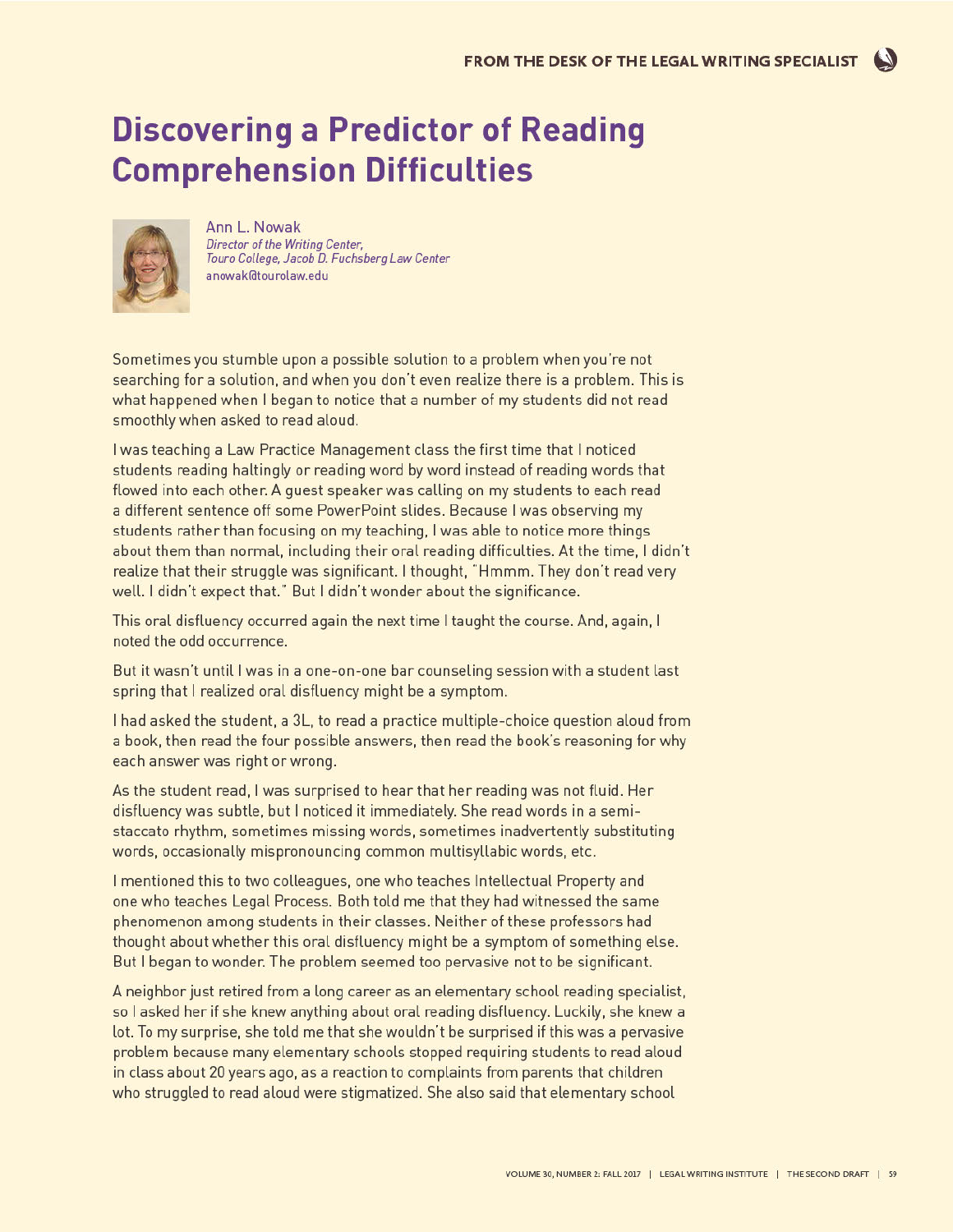"Law school's technical terms, complex fact patterns, heavy work load, and rule-based knowledge are difficult for even the most facile of readers, but they are daunting for students who do not read fluidly in their heads."

educators had written articles showing a link between oral reading disfluency and reading comprehension problems in primary school students. I subsequently read some of these articles and discovered that, indeed, there was a link, at least at the primary school level.

This led me to wonder if our law students' oral disfluency issues also were symptomatic of reading comprehension difficulties. Perhaps the oral reading issues of these students had not been diagnosed and remediated in elementary school because no teacher had ever heard the students read aloud.

According to the published literature, elementary school students with oral reading disfluency also exhibit disfluency with silent reading because they never learned the techniques necessary to read fluently in any form, either aloud or silently.

Some students who have attended elementary school in the past 20-or-so years learned to read fluently on their own or with the help of parents and/or tutors. But other students who didn't learn to read fluently might have learned to compensate. They could have pushed themselves to read silently with just enough speed and comprehension so they didn't attract the attention of teachers looking for reading comprehension issues. These students, however, would still have been operating at a disability and were, to some extent, struggling to read fluently in their heads. They could read fast enough and comprehended well enough to perform adequately in primary school, secondary school, and even college. In some cases, they even excelled, but when they hit the rigors of law school, they couldn't keep up. Law school's technical terms, complex fact patterns, heavy work load, and rule-based knowledge are difficult for even the most facile of readers, but they are daunting for students who do not read fluidly in their heads. Thus, their grades suffer, and many of these students cannot process the amount of reading necessary-and acquire the amount of knowledge necessary-to pass the bar exam on the first try.

Certainly, oral disfluency is not the culprit for all reading comprehension difficulties in law students, but I believe it may well be one significant reason.

To that end, I constructed a research project to test my hypothesis and received a Presidential Research Development Grant to fund it. My preliminary results are due by the end of 2017.

If my hypothesis is correct, we can look for ways to remediate the problem. But how do we do this? Do we ask experts in elementary school education what they do and use the same techniques? Will these techniques be age-appropriate? Or can we fashion our own methods without the benefit of a PhD in elementary education? Would this work?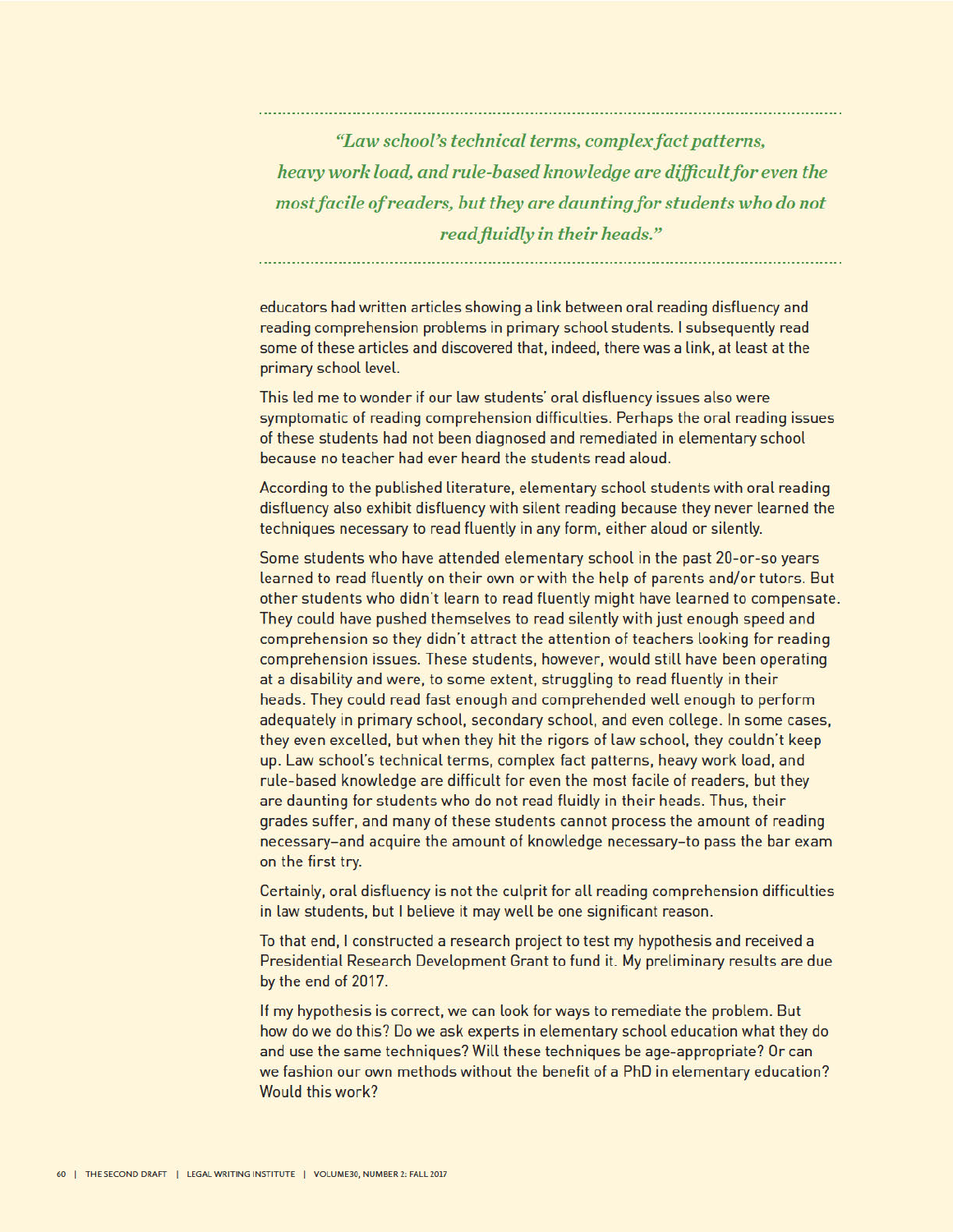As part of my research project, I am looking at the possibility of using a free app called Spreeder. It's designed to enhance speed reading. I won't be using it to enhance speed reading, though; I'll be using it to enhance reading fluency. I discovered this "off-market" use of the app by accident.

Using hunch and intuition, I adjusted the app to flash a sentence on the computer screen one word at a time. Each word disappeared when the next word appeared. Then I slowed the speed way down so the words flashed at a much slower pace. I watched the words as they appeared, one at a time, slowly, one replaced by another. As I watched, I realized that the slow, one-word-at-a time appearance of words on the screen made me impatient. Further, I had trouble focusing on the overall meaning of the sentence because I was reading the individual words so slowly.

Then I set the app to do this with a paragraph made up of many sentences. I had trouble focusing on the meaning of the paragraph because I was too busy focusing on the slow visual procession of words. This is how some law students read: one word at a time.

Next, I tried speeding up the procession of words. I found that I was able to concentrate better. It was easier to concentrate on the overall meaning of the paragraph.

After that, I adjusted the app so that the words appeared two at a time. After trying that, I set it so that they appeared three words at a time. Then I tried four words. My ability to remember and understand the sentences and paragraphs improved. I've asked several colleagues and friends to try this, and they all had the same reactions that I did.

After using the app this way, I realized that this app, or one like it, could be a tool for retraining law students to become more fluid readers. The question is whether their reading comprehension will improve as a result. According to the large body of literature about reading fluency in elementary school students, an improvement in reading fluidly results in an improvement in reading comprehension.<sup>1</sup> Although there is only a small amount of research about this issue in regard to secondary school students, the reports are similar.<sup>2</sup> There is not, however, any significant literature about this issue at the level of higher education, and certainly not at the law school level. My use of the Spreeder app demonstrated that there was likely to be a link at the adult level, too. And this is what I hope to learn in my research project– whether there is a link between oral reading disfluency and reading comprehension dificulties in law students. (As part of my grant study, I also hope to test students in other types of graduate programs, and even in undergraduate programs.)

The bottom line is that if your students seem to be struggling with reading comprehension issues, don't immediately think that you can remediate the problem by sending them to the law school's Academic Support professionals for additional instruction on law-related matters like how to break down the meaning of cases. The students might need that kind of help, but they also might have a much more basic problem that needs to be remediated first. That is, the students might have an underlying problem that they are not reading words fluently in their heads.

So ask your students to read aloud, and then listen carefully. If they falter or if the reading is choppy, consider asking your school to hire a consultant who knows how to treat reading disfluency in adults. The consultant does not have to be familiar